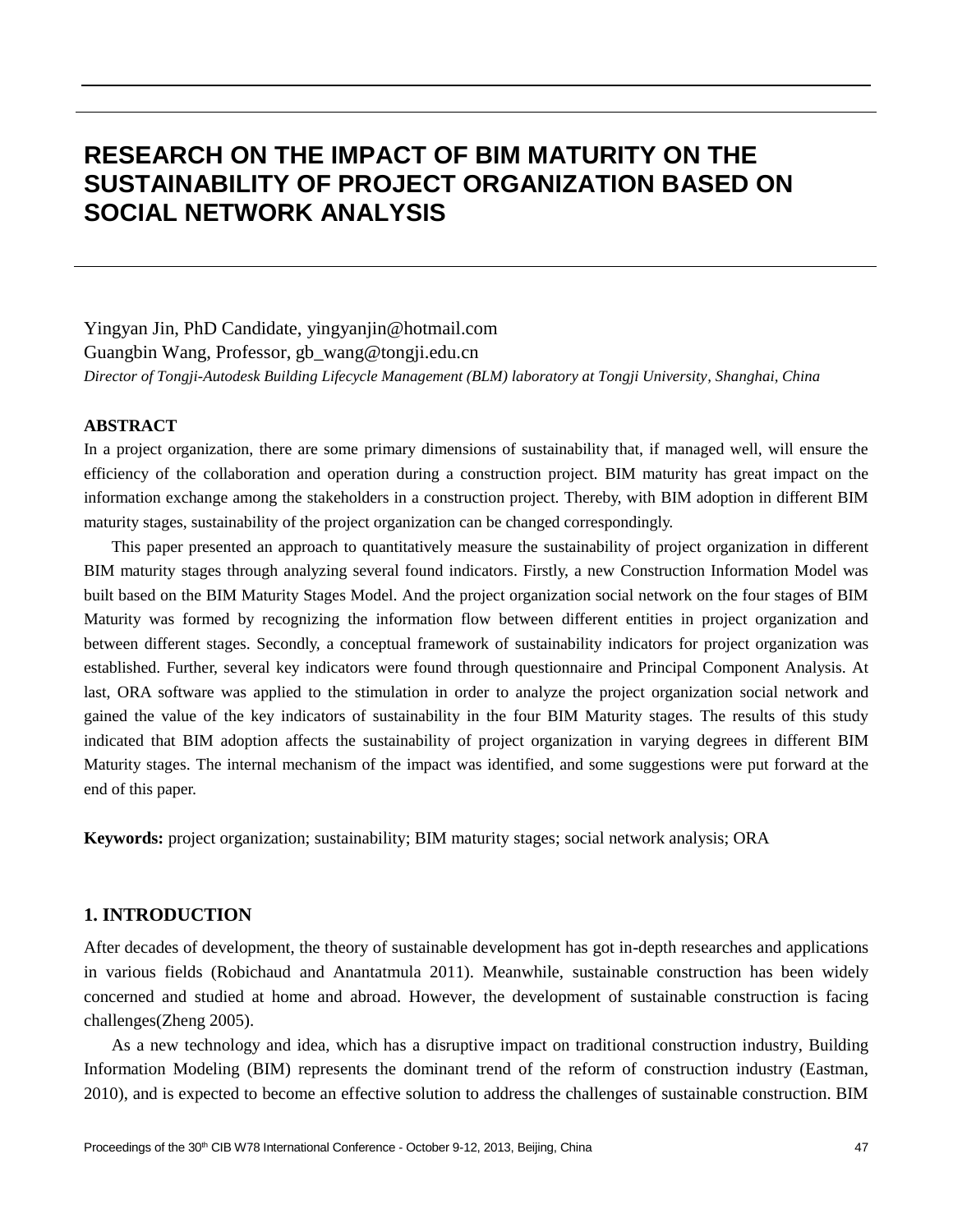was first introduced in China in 2004 and gradually accepted by the domestic leading users along with its application and implementation in some large-scale complex construction projects (Pan and Zhao 2012). Accordingly, project organization will be changed with the adoption of BIM. This paper is to explore the impact of the BIM application on construction project organization in different BIM maturity stages.

# **2. CONSTRUCTION INFORMATION MODEL BASED ON THE BIM MATURITY STAGES MODEL**

# **2.1 Construction Information Model**

Based on the analysis of the relationship between entities in both foreign and domestic construction projects, the Information Communication Model between Construction Project Entities has been worked out(Zhang and Guan 2005).As for the construction lifecycle, it mainly includes three phases: Design(D), Construction(C), Operations(O). These three phases can be further divided as Sub-phases, Activities, Sub-activities, up to Tasks (Succar 2009). In conjunction with Information Communication Model between Construction Project Entities and Linear Model of Construction Project Lifecycle by Succar, the Construction Information Model can be built as Figure 1.



Figure 1: Construction Information Model: Pre-BIM

## **2.2 Construction Information Model based on the BIM Maturity Stages Model**

In this paper, the Construction Information Model is formed based on the BIM Three-Stages Maturity Model proposed by Succar(Succar 2009). BIM Maturity is divided into three stages: BIM Stage 1: Object-based Modeling; BIM Stage 2: Model-based Collaboration; BIM Stage 3: Network-based Integration.

Pre-BIM is the stage that BIM has not been brought into the traditional project. At this stage, all construction projects rely on 2D drawings. The Construction Information Model in this stage is shown as Figure 1.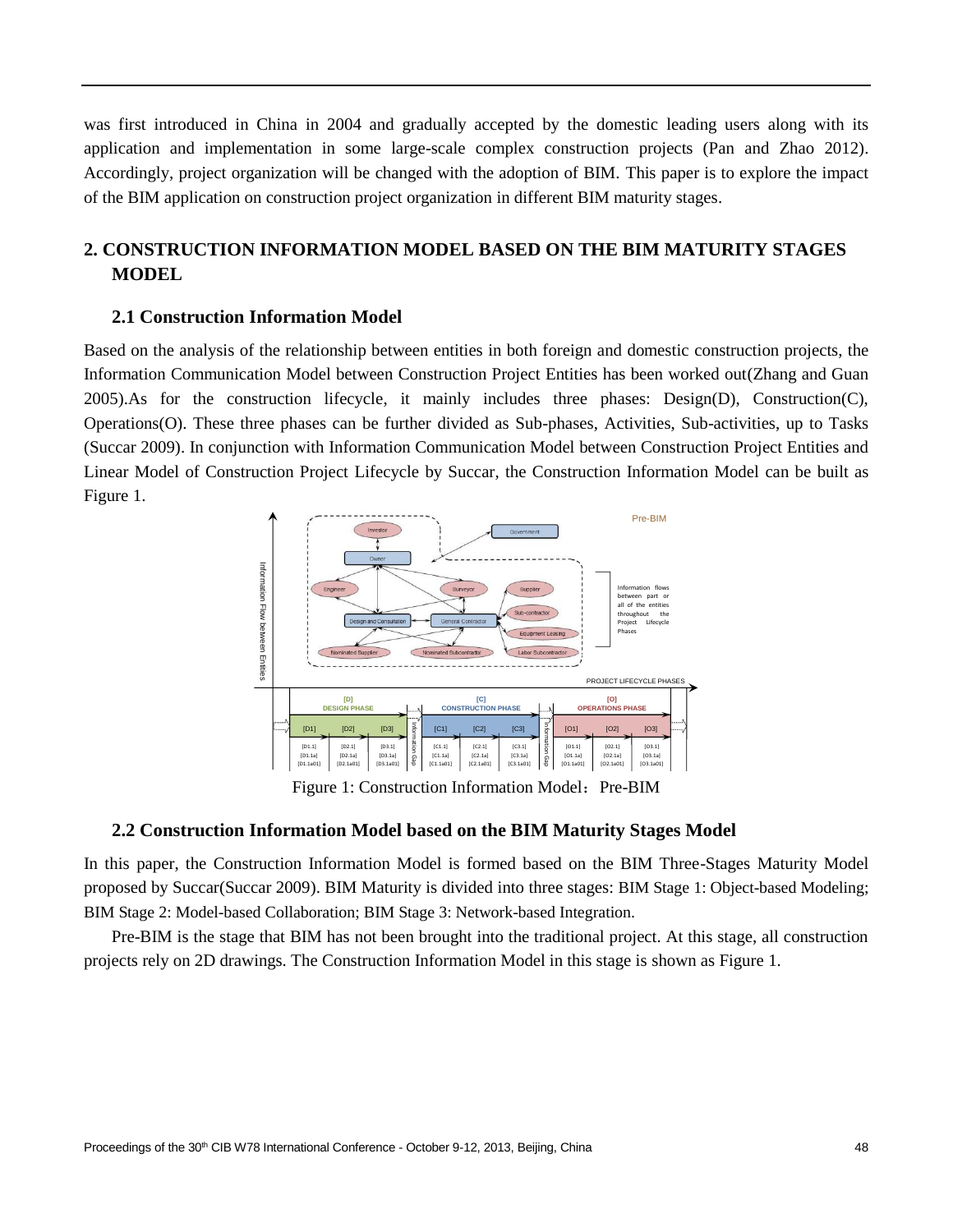In BIM Stage 1, architectural design, structural design, construction design etc. use professional software for modeling in their respective areas. Information sharing can be achieved within respective units. Thus, information gaps between the different stages of the project lifecycle can be eliminated partially. Construction Information Model in Object-based Modeling Stage is shown as Figure 2.



Figure 2: Construction Information Model: BIM Stage 1

In BIM Stage 2,construction information can be effectively shared in one stage or two stages in the construction project life-cycle, eliminating partial information gap. The Construction Information Model in Model-based Collaboration stage is shown as Figure 3.



Figure 3: Construction Information Model: BIM Stage 2

In BIM Stage 3, BIM can be fully developed and applied. Cooperative working between different entities in the whole project lifecycle could be achieved. The construction information gap between phases in the construction project life-cycle and the difference of information flow in different phases are both eliminated. The Construction Information Model in Network-based Integration stage is shown as Figure 4.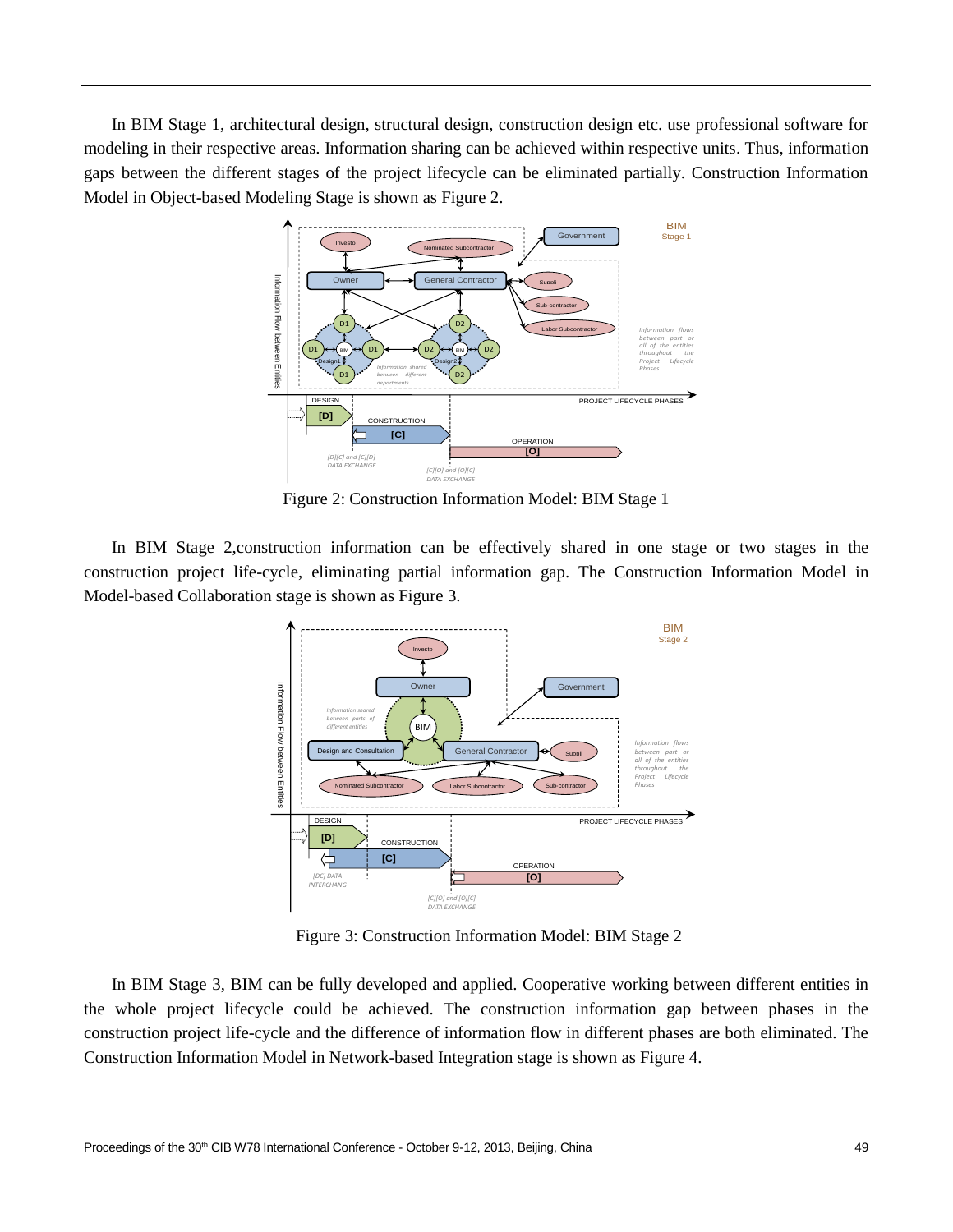

Figure 4: Construction Information Model: BIM Stage 3

# **3. SUSTAINABILITY INDICATORS OF PROJECT ORGANIZATION**

## **3.1 The framework of Sustainability Indicators of Project Organization**

## **3.1.1 Features of Project Organization's Sustainability**

The research on the sustainability of project organization is relatively lacking. There is rare direct reference presenting the exact definition and featuress. Thus, papers and materials about concept of sustainability of construction project, the sustainable development of organization and sustainable organization are regarded as the appropriate source for reference.Therrby, the features of project organization are outlined to be as follows: Appropriate Structure; High Efficiency; Excellent Learning Ability; Good Environmental Adaptability.

## **3.1.2 Conceptual Framework for Sustainability Indicators of Project Organization**

The altogether 20 indicators are composed by 2 ability indicators and 18 most related indicators selected from 76 network level indicators in ORA software (Carley, et al 2012). On the foundation of literature review, the framework for sustainability indicators of project organization is founded as Table.1according to the four features of sustainability of project organization.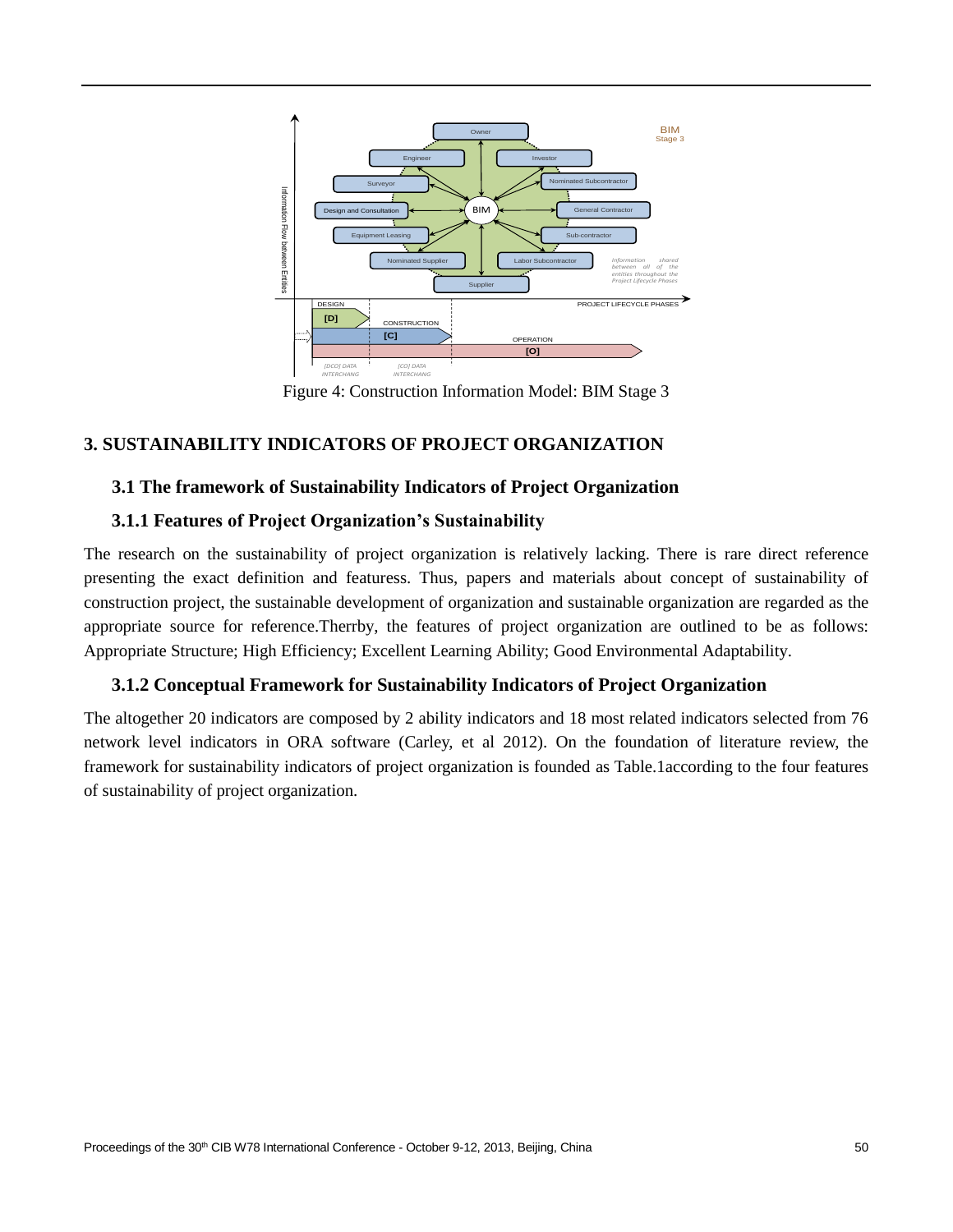| Relationship between ORA measures and<br>sustainability features of the project organization<br>("." represents the relationship) |                                                                  | Sustainability features of the project organization |                    |                                  |                                       |  |
|-----------------------------------------------------------------------------------------------------------------------------------|------------------------------------------------------------------|-----------------------------------------------------|--------------------|----------------------------------|---------------------------------------|--|
|                                                                                                                                   |                                                                  | Appropriat<br>e structure                           | High<br>efficiency | Excellent<br>learning<br>ability | Good<br>environmental<br>adaptability |  |
| ORA Measures                                                                                                                      |                                                                  |                                                     |                    |                                  |                                       |  |
| Organization<br>features                                                                                                          | <b>Average Communication Speed</b>                               |                                                     | $\bullet$          |                                  |                                       |  |
| indicators                                                                                                                        | Average distance                                                 |                                                     |                    |                                  |                                       |  |
|                                                                                                                                   | <b>Communication Congruence</b>                                  |                                                     | ٠                  |                                  |                                       |  |
|                                                                                                                                   | Communicative Need                                               |                                                     |                    | ٠                                |                                       |  |
|                                                                                                                                   | Complexity                                                       |                                                     |                    |                                  |                                       |  |
|                                                                                                                                   | Density                                                          | $\bullet$                                           |                    |                                  |                                       |  |
|                                                                                                                                   | Diameter                                                         |                                                     |                    |                                  |                                       |  |
|                                                                                                                                   | Diffusion                                                        |                                                     | $\bullet$          |                                  |                                       |  |
|                                                                                                                                   | Efficiency                                                       |                                                     | $\bullet$          |                                  |                                       |  |
|                                                                                                                                   | Fragmentation                                                    | $\bullet$                                           |                    |                                  |                                       |  |
|                                                                                                                                   | Hierarchy                                                        |                                                     |                    |                                  |                                       |  |
|                                                                                                                                   | Isolate Count                                                    |                                                     |                    |                                  |                                       |  |
|                                                                                                                                   | Knowledge Based Task Completion                                  |                                                     | $\bullet$          |                                  |                                       |  |
|                                                                                                                                   | Knowledge Negotiation                                            |                                                     |                    | $\bullet$                        |                                       |  |
|                                                                                                                                   | Knowledge Under Supply                                           |                                                     |                    |                                  |                                       |  |
|                                                                                                                                   | Knowledge<br>Organization<br><b>Needs</b><br>Agent<br>Congruence |                                                     | $\bullet$          |                                  |                                       |  |
|                                                                                                                                   | Skip Link Count                                                  |                                                     |                    |                                  | $\bullet$                             |  |
|                                                                                                                                   | <b>Total Degree Network Centralization</b>                       | $\bullet$                                           |                    |                                  |                                       |  |
| Organization<br>ability indicators                                                                                                | Micro Simulation                                                 |                                                     |                    | $\bullet$                        |                                       |  |
|                                                                                                                                   | Near-term Analysis Simulation                                    |                                                     |                    |                                  |                                       |  |
|                                                                                                                                   |                                                                  |                                                     |                    |                                  |                                       |  |

Table1: Conceptual Framework for Sustainability Indicators of Project Organization

# **3.2 The Selection of Key Sustainability Indicators of Project Organization**

A questionnaire survey is used to figure out the key sustainability indicators. 57 experts in relative fileds scored the 20 selected indicators with the importance value from 1 to 5. The collected data is analyzed in the SPSS software (Norusis Marija 2008) and the statistical characteristics of the sample indexes are shown in Table 2.

| 编号              | 指标                                         | 均值   | N  | 标准差  | 极小值            | 极大估            |
|-----------------|--------------------------------------------|------|----|------|----------------|----------------|
| x01             | Average Communication Speed                | 3.65 | 48 | .785 | $\overline{2}$ | 5              |
| x <sub>02</sub> | Average distance                           | 3.06 | 48 | .727 | 1              | $\overline{4}$ |
| x03             | <b>Communication Congruence</b>            | 3.00 | 48 | .799 | 1              | $\overline{4}$ |
| x04             | <b>Communicative Need</b>                  | 3.58 | 48 | .767 | 2              | 5              |
| x05             | Complexity                                 | 3.02 | 48 | .699 | $\mathfrak{D}$ | $\overline{4}$ |
| x06             | Density                                    | 2.87 | 48 | .703 | $\mathbf{1}$   | $\overline{4}$ |
| x07             | Diameter                                   | 3.00 | 48 | .715 | $\mathbf{1}$   | $\overline{4}$ |
| x08             | Diffusion                                  | 3.56 | 48 | .681 | 2              | 5              |
| x09             | Efficiency                                 | 3.13 | 48 | .761 | $\mathbf{1}$   | 5              |
| x10             | Fragmentation                              | 2.96 | 48 | .713 | $\mathbf{1}$   | $\overline{4}$ |
| x11             | Hierarchy                                  | 3.46 | 48 | .713 | $\overline{c}$ | 5              |
| x12             | <b>Isolate Count</b>                       | 3.02 | 48 | .668 | 1              | $\overline{4}$ |
| x13             | Knowledge Based Task Completion            | 3.60 | 48 | .644 | 2              | 5              |
| x14             | Knowledge Negotiation                      | 3.06 | 48 | .633 | $\overline{2}$ | $\overline{4}$ |
| x15             | Knowledge Under Supply                     | 3.13 | 48 | .606 | 1              | $\overline{4}$ |
| x16             | Organization Agent Knowledge Needs         | 3.27 | 48 | .536 | 2              | 4              |
| x17             | Skip Link Count                            | 3.00 | 48 | .583 | 2              | $\overline{4}$ |
| x18             | <b>Total Degree Network Centralization</b> | 3.60 | 48 | .736 | $\overline{2}$ | 5              |
| x19             | Micro Simulation                           | 3.90 | 48 | .592 | 3              | 5              |
| x20             | Near-term Analysis Simulation              | 3.87 | 48 | .672 | 3              | 5              |

Table 2:Statistical Characteristics of the Sample Indexes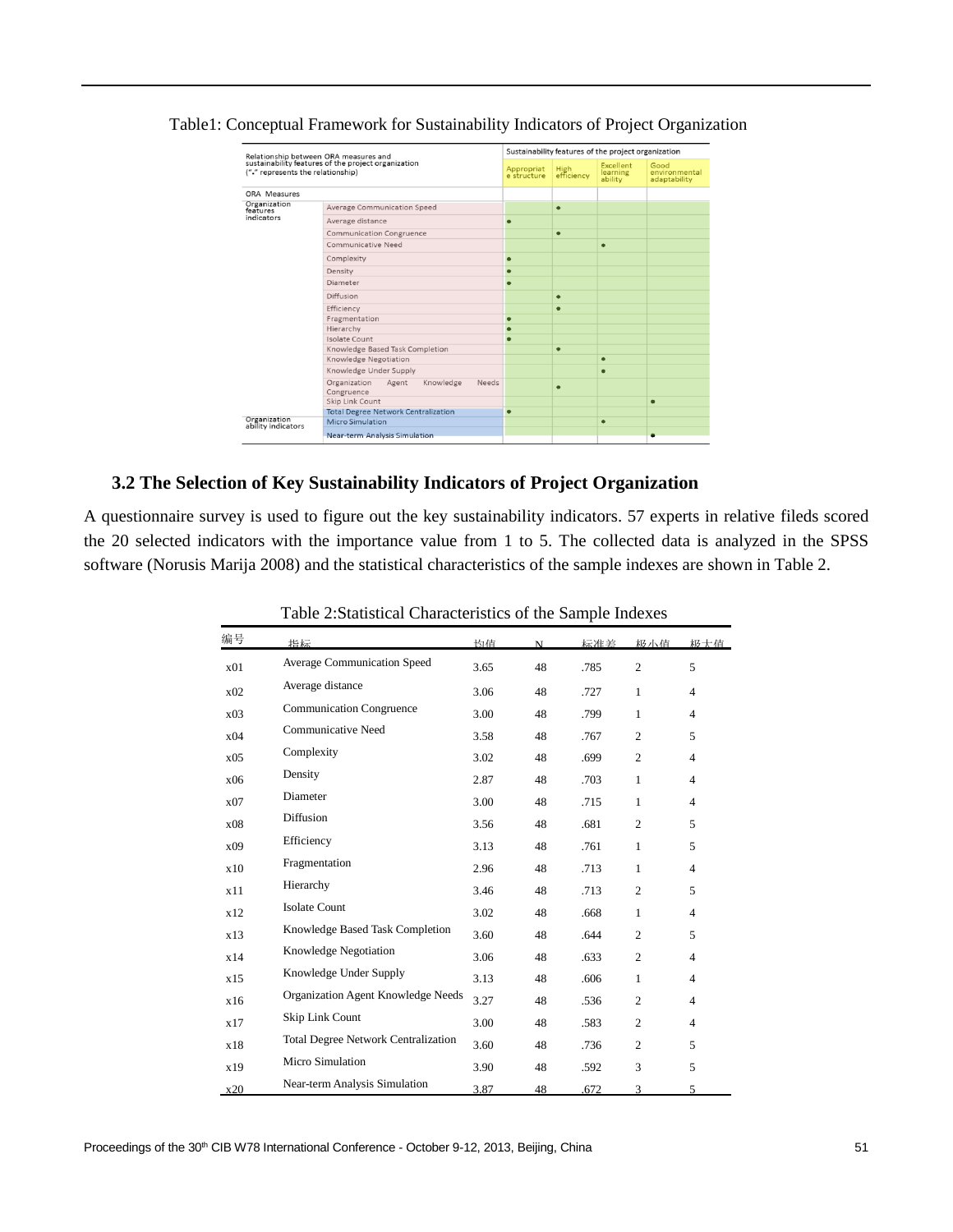Using the Principal Component Analysis (Jolliffe I. 2005), a composite score model of sustainability indicators of project organization is put forward. Each coefficient assigned to each index within the main component is multiplied by the contribution rate of the main component, summed and then divided by the sum of all the contribution rates of 10 main components. Shown as Formula 1 (Fu, et al 2011)

> $+0.3252x_{15} -0.0527x_{16} +0.1176x_{17} +0.5185x_{18} +0.5050x_{19} +0.5279x_{20}$  $+0.3005x_{08} + 0.3158x_{09} + 0.2167x_{10} + 0.2440x_{11} + 0.4569x_{12} + 0.1476x_{13} + 0.4245x_{14}$  $Y = 0.2491x_{01} + 0.4484x_{02} + 0.3933x_{03} + 0.1823x_{04} + 0.3556x_{05} + 0.3725x_{06} + 0.3706x_{07}$

#### Formula 1

Treat the average scores, which represent the degree of satisfaction, as horizontal axis, while the coefficients of index in the composite score model, which represent the degree of importance, as vertical axis. The quadrant diagram is figured out as Figure 5 (Fu , et al 2011).



Figure 5: Quadrantal diagram of indicators' satisfaction degree and importance degree

As shown in Figure 5, the four indicators allocated in quadrant one where is the area of great concern is the final outcome of key sustainability indicators of project organization. They are: x08: Diffusion; x18: Total Degree Network Centralization; x19: Micro Simulation; x20: Near-term Analysis Simulation. These four indicators rightly represent the four features of project organization's sustainability analyzed in 3.1.1. The following study in this research will be based on these four indicators.

# **4. SOCIAL NETWORK ANALYSIS OF CONSTRUCTION PROJECT ORGANIZATION BASED ON BIM MATURITY**

Shanghai Tower project is a suitable case for this research due to its application of BIM in the life cycle of construction project. Social network in this research is established on the basis of Shanghai Tower project organization. Then the analysis of its project organization's sustainability is conducted in different stages of maturity BIM.

### **4.1 Construction of Shanghai Tower Project Organization Network**

#### **4.1.1 Elements Selection of the Project Social Network**

According to the SNA theory (Gurugé A. 1984), network model is built based on three elements, namely nodes, relationships and environment. Node refers to the variety of entities in a social network, including Agent, Knowledge, Task, Resource, Location, etc.; Relation refers to the relations between entities in social network,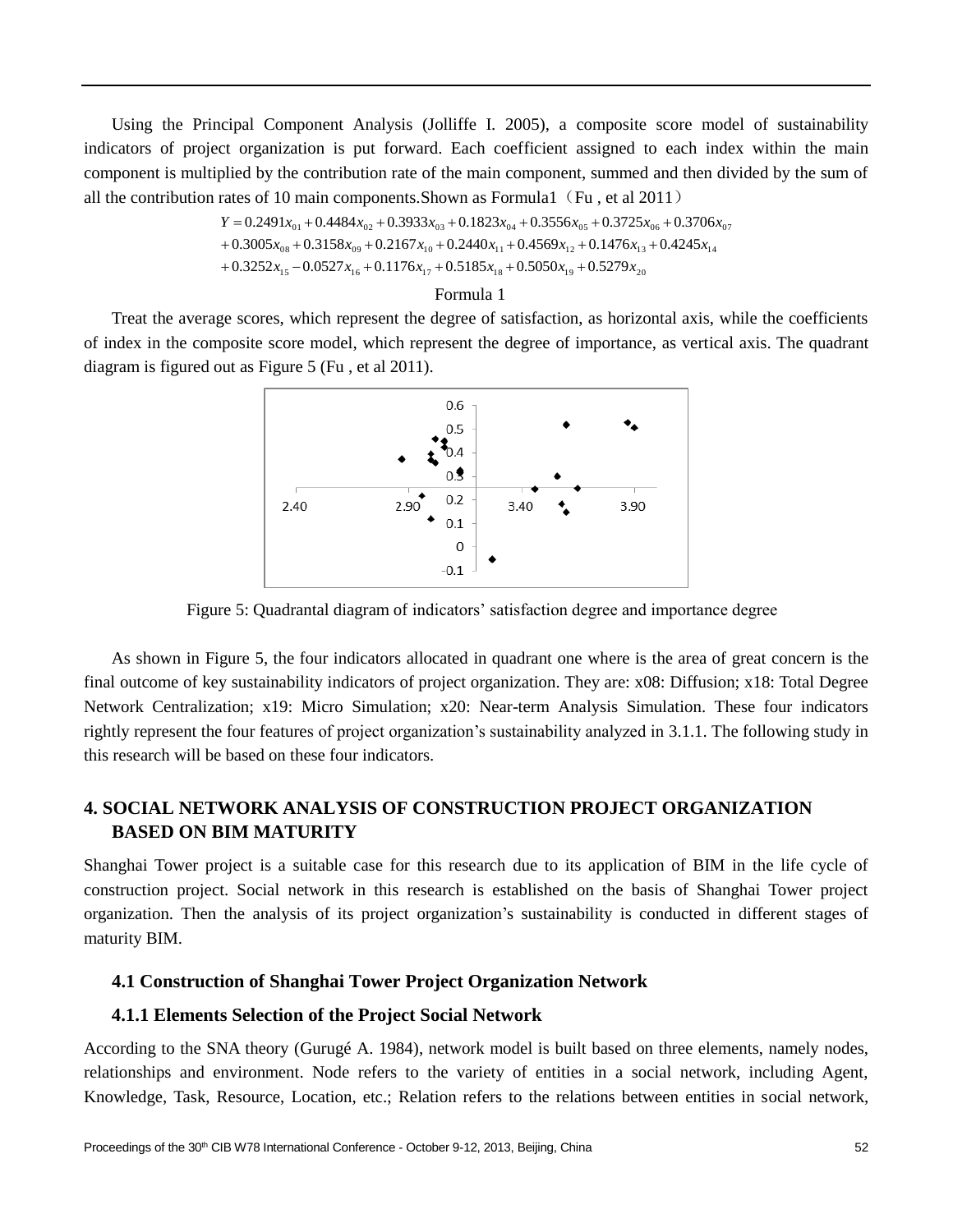including instruction relations, information relations, process relations, etc.. Environment refers the settings of the entity's internal and external environment in the social network. In this case study, considering the characteristics of ORA software (Carley, et al 2012), the elements are set as follows:

Node: Agent: Parities in Project Organization; Knowledge: Construction and Management related knowledge owned by agent; Task: Construction related affairs for agent.

Relation: Agent and agent have direct information relation. Task and task have the process relation. Knowledge and Knowledge have no relation. Agent and Knowledge, agent and task have both possession relation. Task and knowledge have requirement relation. According to the default binary matrix in ORA (Carley, et al 2012), 1 indicates that a couple of notes are directly related, while 0 indicates they have no direct relation.

#### **4.1.2 Definition of the Nodes**

According to the Shanghai Tower project organization structure, construction project lifecycle model (Succar B., 2009) and Project Management Body of Knowledge (PMBOK), 43 Agents, 27 Tasks and 19 Knowledge items in Meta-Network are defined and imported into ORA software (Carley, et al 2012).

### **4.1.3 Definition of the Relations**

The relation between each element varies in different BIM maturity stages. Then the five types of relations are defined respectively in four BIM maturity stages and the Meta-Networks are built correspondingly.

According to the Construction Information Model in defferent BIM maturity stages, put the matrix of Agent  $\times$ Agent, Task  $\times$ Task relation respectively into ORA software (Carley, et al 2012), the Network shown as Figure 6, Figure 7



Figure 6: The Network of Agent×Agent in ORA



Figure 7: The Network of Task×Task in ORA

According to the case of Shanghai Tower, put the matrix of Agent  $\times$ Task, Agent  $\times$ Knowledge, Knowledge  $\times$ Task relation into ORA (Carley, et al 2012) respectively, the Networks shown as Figure 8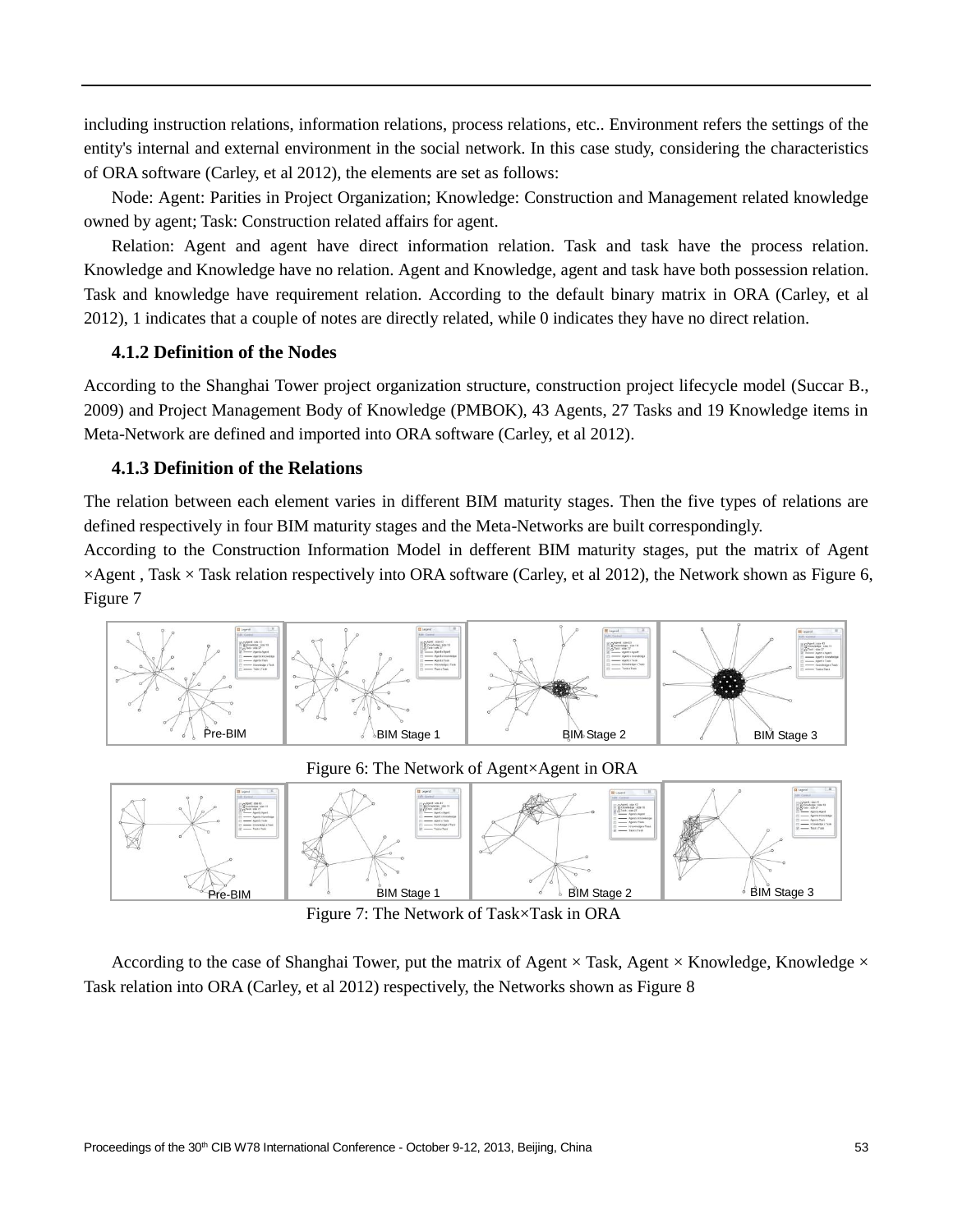

Figure 8: The Network of Agent×Task, Agent×Knowledge, Knowledge×Task in ORA

# **4.1.4 Meta-Network of Project Organization.**

After the definition of nodes and relation, the Meta-Network in four BIM maturity stages can be formed in ORA (Carley, et al 2012).



Figure 9: The Meta-Network of Shanghai Tower Project Organization

# **4.2 Social Network Analysis of Construction Project Organization**

# **4.2.1Diffusion and Total Degree Network Centralization Analysis**

Diffusion describes the degree of difficulty of the information diffusion in the Meta-Network. Total Degree Network Centralization describes the concentration of entire Meta-Network.

The outcome of ORA software Net-work level analysis is represented in Figure 10. As shown in the diagram, the value of Diffusion gradually become larger with the improvement of BIM maturity stages, indicating that the information diffusion ability of project organization is getting stronger and the distance between the entities in project organization is getting smaller. The value of Total Degree Network Centralization indicates that the cohesion of the organization project is enhanced.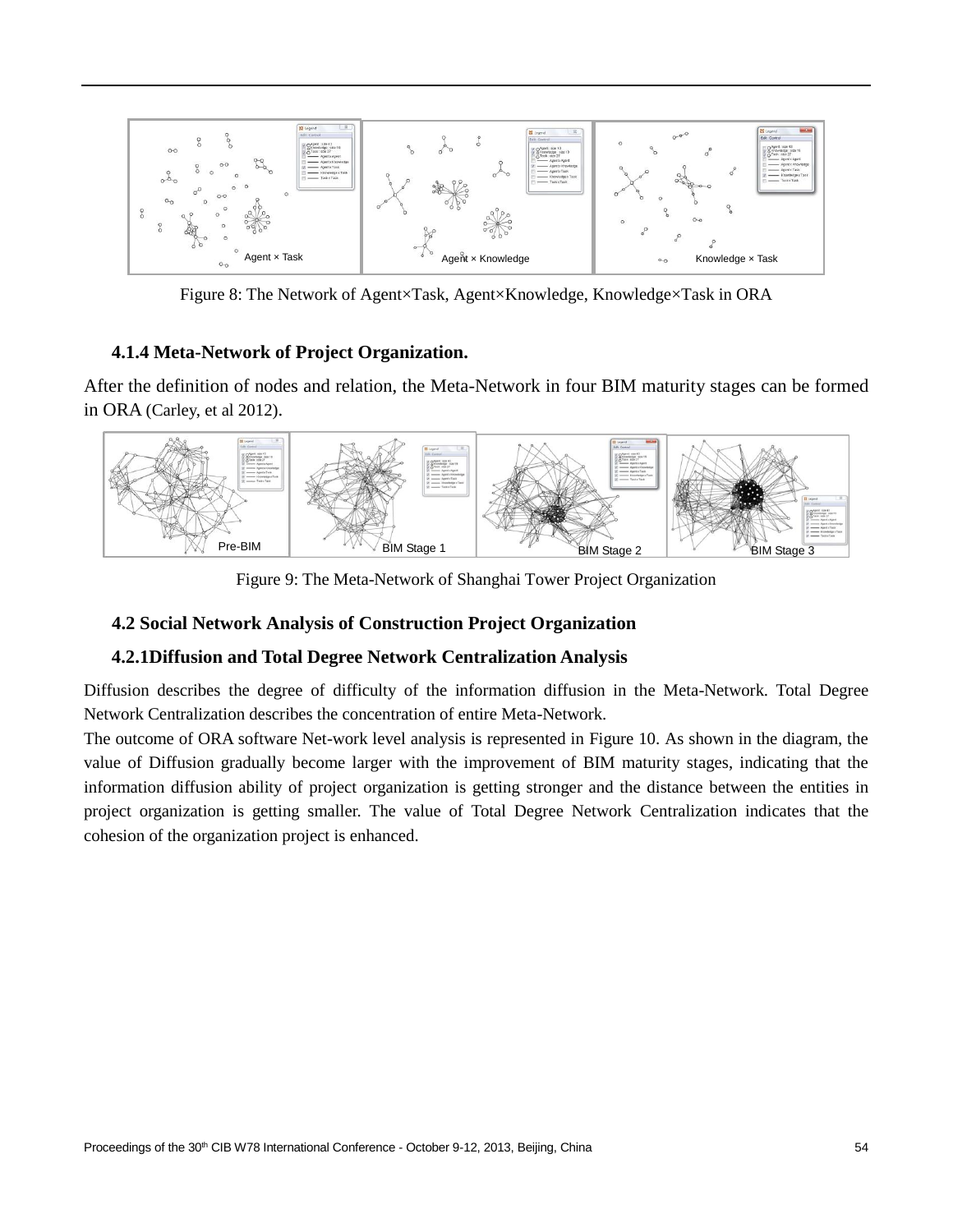| Network-Level Measure                 | $Pre-BIM$ |         | BIM Stage1 BIM Stage2 BIM Stage3 |         |
|---------------------------------------|-----------|---------|----------------------------------|---------|
| Average Distance                      | 2.249     | 2.628   | 2.370                            | 1.870   |
| Breadth. Column                       | 0.472     | 0.517   | 0.697                            | 0.910   |
| Breadth, Row                          | 0.742     | 0.753   | 0.753                            | 0.753   |
| Communicative Need                    | 0.000     | 0.000   | 0.000                            | 0.000   |
| Component Count, Strong               | 89.000    | 89.000  | 89.000                           | 89.000  |
| Component Count. Weak                 | 1.000     | 1.000   | 1.000                            | 1.000   |
| Connectedness                         | 1.000     | 1.000   | 1.000                            | 1.000   |
| Count. Column                         | 89.000    | 89.000  | 89.000                           | 89.000  |
| Count. Node                           | 89.000    | 89.000  | 89.000                           | 89.000  |
| Count. Row                            | 89.000    | 89.000  | 89.000                           | 89.000  |
| Density                               | 0.031     | 0.032   | 0.052                            | 0.095   |
| Density, Clustering Coefficient       | 0.126     | 0.128   | 0.188                            | 0.279   |
| Diameter                              | 89.000    | 89.000  | 89.000                           | 89.000  |
| Diffusion                             | 0.105     | 0.134   | 0.209                            | 0.304   |
| Efficiency                            | 0.960     | 0.957   | 0.915                            | 0.825   |
| Efficiency, Global                    | 0.382     | 0.393   | 0.451                            | 0.556   |
| Efficiency, Local                     | 0.436     | 0.438   | 0.569                            | 0.733   |
| Fragmentation                         | 0.000     | 0.000   | 0.000                            | 0.000   |
| Hierarchy                             | 1.000     | 1.000   | 1.000                            | 1.000   |
| Interdependence                       | 0.003     | 0.003   | 0.002                            | 0.001   |
| Isolate Count                         | 0.000     | 0.000   | 0.000                            | 0.000   |
| Link Count                            | 242.000   | 252.000 | 412.000                          | 756.000 |
| Link Count, Lateral                   | 0.380     | 0.393   | 0.602                            | 0.806   |
| Link Count, Pooled                    | 0.810     | 0.833   | 0.947                            | 0.991   |
| Link Count, Reciprocal                | 0.000     | 0.000   | 0.000                            | 0.000   |
| Link Count, Sequential                | 0.190     | 0.167   | 0.053                            | 0.009   |
| Link Count, Skip                      | 0.368     | 0.393   | 0.684                            | 0.839   |
| Network Centralization, Betweenness   | 0.011     | 0.027   | 0.019                            | 0.032   |
| Network Centralization, Closeness     | 0.882     | 0.881   | 0.089                            | 1.195   |
| Network Centralization, Column Degree | 0.140     | 0.138   | 0.175                            | 0.256   |
| Network Centralization, Eigenvector   | 0.379     | 0.361   | 0.250                            | 0.154   |
| Network Centralization, In Degree     | 0.140     | 0.138   | 0.175                            | 0.256   |
| Network Centralization, In-Closeness  | 0.017     | 0.037   | 0.052                            | 0.043   |
| Network Centralization, Out Degree    | 0.162     | 0.161   | 0.231                            | 0.335   |
| Network Centralization, Row Degree    | 0.162     | 0.161   | 0.231                            | 0.335   |
| Network Centralization, Total Degree  | 0.067     | 0.066   | 0.114                            | 0.150   |
| Network Levels                        | 7.000     | 8.000   | 7.000                            | 5.000   |
| Redundancy, Column                    | 0.020     | 0.021   | 0.042                            | 0.085   |

Figure 10: Result of Network Level Measure in ORA (patial)

### **4.2.2 Micro Simulation**

Micro Simulation reflects the study ability of the whole project organization.

While putting the Agent  $\times$  Agent network of the project organization in four BIM maturity stages into ORA (Carley, et al 2012), an idea is given to the owner's project manager in the first day. Then set the spread of resistance as 0.4 (the greater of the resistance, the smaller probability of the agent idea acceptance). The required time to diffuse the idea to the entire network is shown in Table 3.

| Table 3 The required time to diffuse the idea to the entire network |  |
|---------------------------------------------------------------------|--|
|                                                                     |  |

| <b>BIM Maturity Stage</b> | Pre-BIM | <b>BIM</b> Stage 1 | <b>BIM</b> Stage 2 | <b>BIM</b> Stage 3 |
|---------------------------|---------|--------------------|--------------------|--------------------|
| Time/Day                  |         |                    |                    |                    |

As shown in Table 3**,** time has been largely reduced from Pre-BIM stage to BIM Stage 3, indicating that the study ability of project organization is increased with the improvement of BIM maturity. The time of idea diffusion is largely reduced between BIM Stage 1 to BIM Stage 2, indicating that the study ability of the project organization can be most affected from BIM Stage1 to BIM Stage 2.

#### **4.2.3 Near-term Analysis Simulation**

Near-term Analysis Simulation is used to analyze the Environmental Adaptability of the project organization.

In the simulation, remove a certain note/some certain notes, such as Agent, Knowledge, Task etc. at any given time, and observe the change and restorability of the project organization.

In this case, define the simulated time-point is 50 and simulation time is 100; Remove the contractor's project manager at the time point 0,10,20 respectively. The true value of Knowledge Diffusion Baseline in four BIM maturity stages and the distance between the cases and the baseline are shown in Table 4.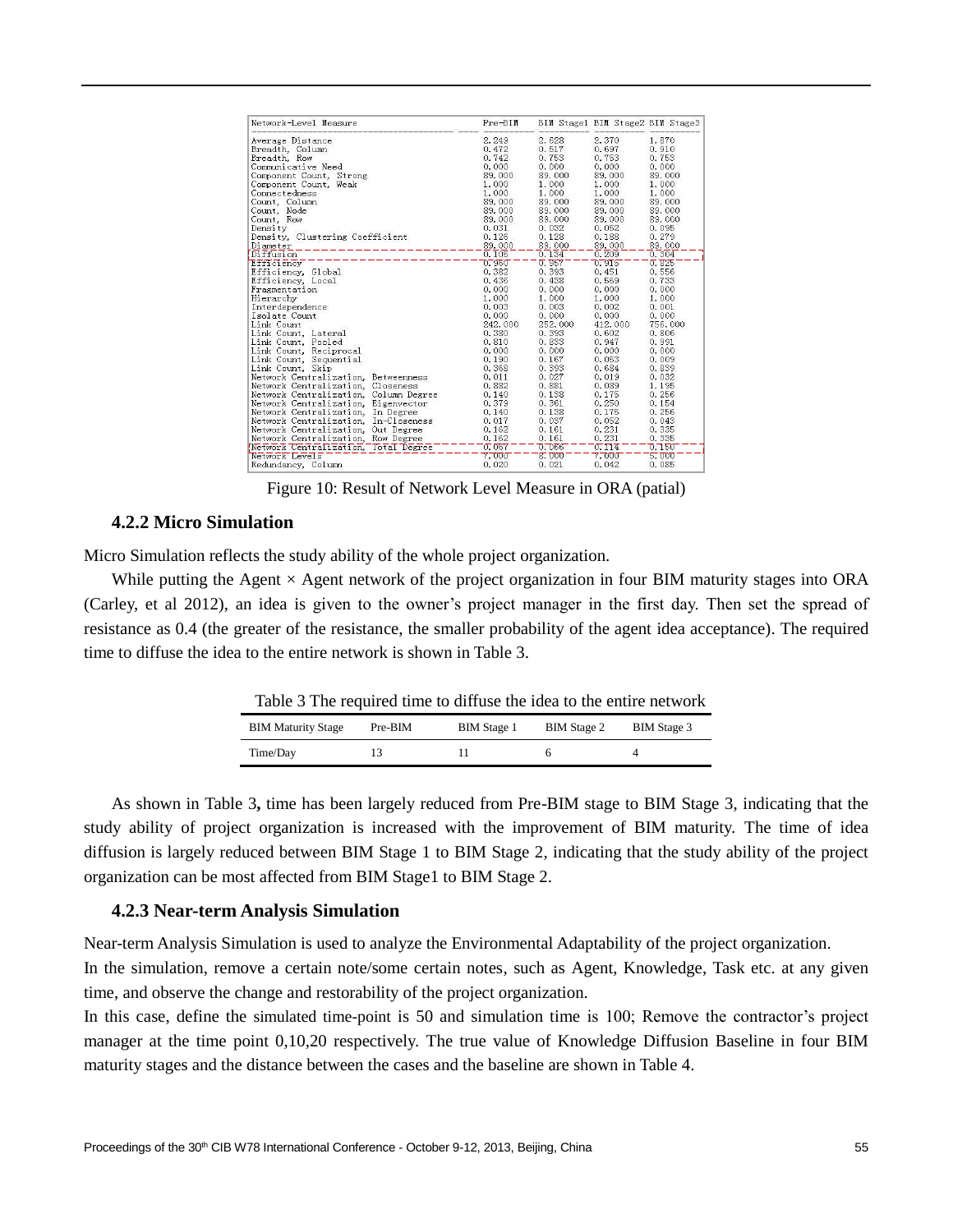| Knowledge Diffusion |                 | Distance between the cases and the baseline |          |          |
|---------------------|-----------------|---------------------------------------------|----------|----------|
|                     | <b>Baseline</b> | Time 0                                      | Time 10  | Time 20  |
| Pre-BIM             | 0.2827          | $-0.033$                                    | $-0.028$ | $-0.024$ |
| <b>BIM</b> Stage 1  | 0.2878          | $-0.03$                                     | $-0.025$ | $-0.023$ |
| <b>BIM</b> Stage 2  | 0.5138          | $-0.026$                                    | $-0.021$ | $-0.019$ |
| <b>BIM</b> Stage 3  | 0.6812          | $-0.024$                                    | $-0.02$  | $-0.017$ |

Table4: Value Result of Near-term Analysis Simulation

As the result shown in Table 4, after removing the owner's project manager, there appears deleys of knowledge diffusion in different degrees. Compared the cases with the Baseline respectively, it found that the amplitude deviation declines with the improvement of BIM maturity (for exemple from -0.033 to -0.024 in the case of 'Time 0'), indicating that the recovery ability of the project organization has been enhanced.

### **4.2.4 Result Analysis**

The four sustainability indicators' values of the project organization: Diffusion, Total Degree Network Centralization, Micro Simulation, Near-term Analysis Simulation in BIM four maturity stages are shown with a comprehensive comparison in Figure 11. Left are the true values of indicators and they are all improved with BIM maturity stages. Therefore, it shows that the deeper BIM is adopted, the more sustainable the project organization will be. Right is absolute value of indicators' change rate. The variations between Pre-BIM and BIM Stage1 are relatively small, while from BIM Stage 1 to BIM Stage 2 the variations are larger. It means that the sustainability of the project organization from BIM Stage 1 to BIM Stage 2 has been improved most significantly.



Figure 11: Sustainability Indicators of Project Organization Analysis

# **5. CONCLUSION AND FUTURE WORK**

In this research, the Construction Information Model which is based on the BIM Maturity Stages Model was firstly put forward.Then four features of the sustainability of the project organizations were figured out: appropriate structure, high efficiency, excellent learning ability, good environmental adaptability. Accordingly, the key indicators of the sustainability of the project organization were Diffusion, Total Degree Network Centralization, Micro Simulation and Near-term Analysis Simulation. Based on all above, the case study of Shanghai Tower indicated that the application of